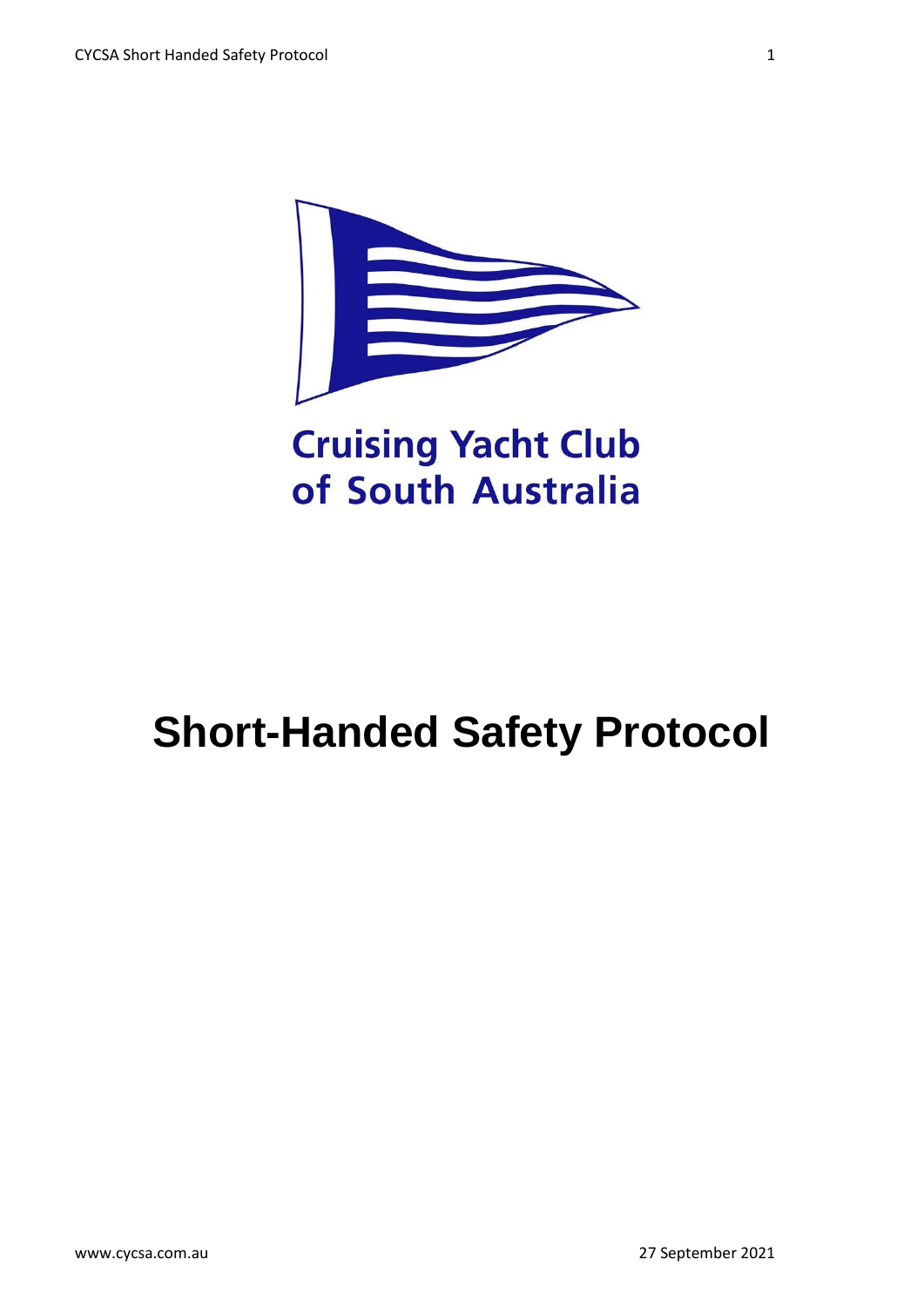### **1. INTRODUCTION**

- 1.1 This safety protocol applies to boats competing in short-handed races conducted by the Cruising Yacht Club of South Australia (CYCSA). Boats shall meet all safety requirements detailed in the Sailing Instructions (SIs) applicable to the race. Requirements in this document are in addition to those stated in the SIs.
- 1.2 Boats shall meet the safety category specified in the SIs applicable to the race.
- 1.3 Class rules that change safety requirements do not apply to short-handed racing.

#### **2. SAFETY REQUIREMENTS**

- 2.1 Boats shall rig jackstays in accordance with section 4.03.1 of the Special Regulations of Australian Sailing (AS) for all short-handed races.
- 2.2 Marine Radio.
	- 2.2.1 Boats racing in short-handed races shall *in addition to rule 3.25* be capable of operating a VHF marine transceiver from the helm position. This transceiver is not required to be permanently installed and shall be capable of a rated output power of 5 W.
	- 2.2.2 Boats shall monitor VHF channel 77 for category 6 races or VHF channel 80 for category 3 races during the race. Boats are reminded that VHF channel 16 is the international distress and calling frequency and should also be monitored.
- 2.3 The engine carried for the race category as per the Special Regulations of AS shall be ready for immediate use.
- 2.4 Sections 3.24.6 and 3.24.7 of the Special Regulations of AS for category 6 races are mandatory.
- 2.5 Competitors shall wear PFD at all times.
- 2.6 An orange smoke and/or red hand flare shall be carried on deck ready for immediate use. Igniting this flare may be used to indicate a Man Over Board (MOB).
- 2.7 A lifebuoy or dan-buoy shall be capable of being deployed from the helm position.
- 2.8 A heaving line in accordance with section 4.23.1 of the Special Regulations of AS shall be carried on deck and be ready for use.